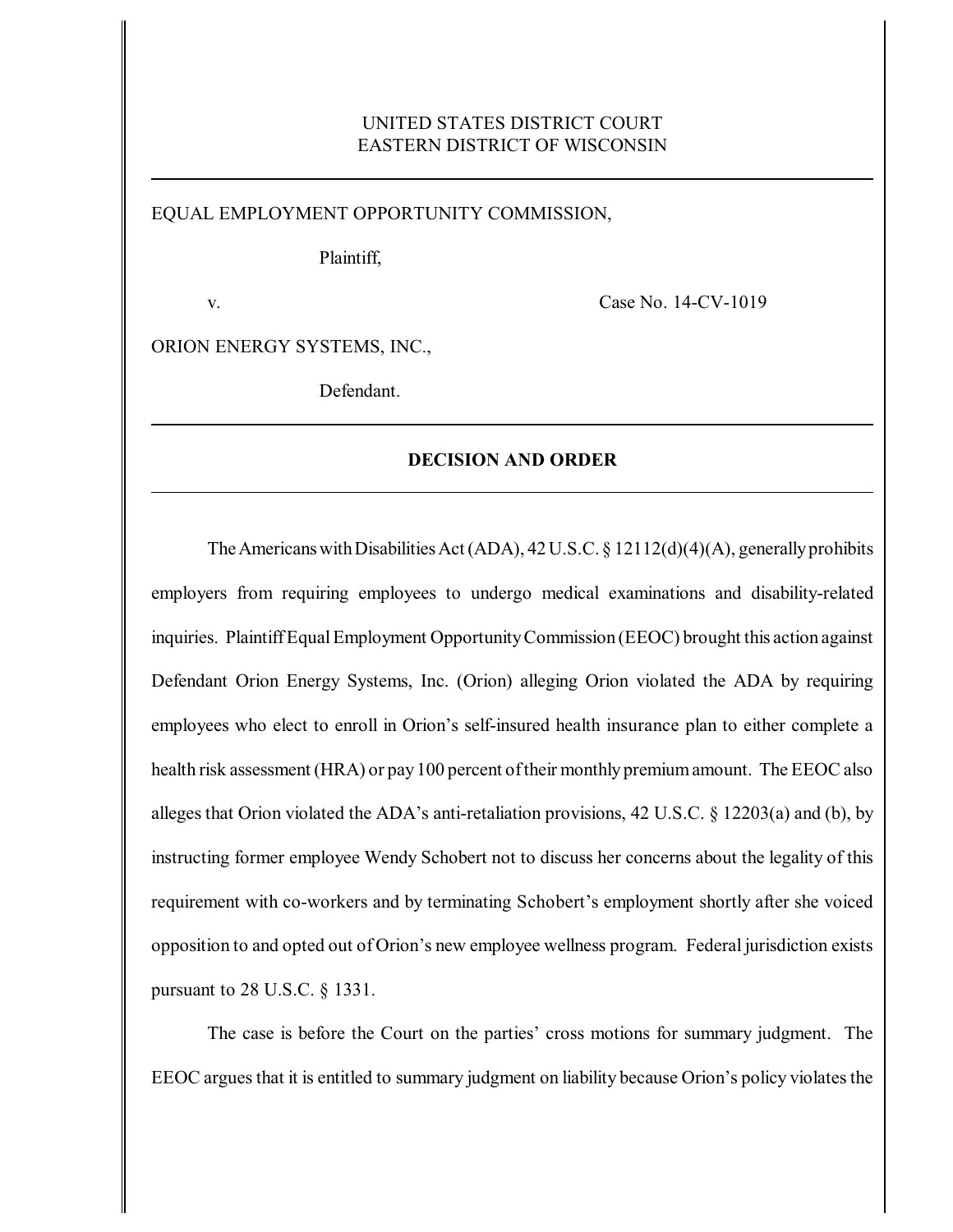ADA as a matter of law. The EEOC also argues that the undisputed evidence shows that Orion terminated Schobert in retaliation for her criticism of Orion's illegal policy and her refusal to complete a HRA. Orion, on the other hand, contends its requirement that employees who elect to receive health insurance from Orion either participate in the wellness program or pay the full premium amount was lawful under the ADA's insurance "safe harbor" provision. The safe harbor provision states in relevant part that the ADA "shall not be construed to prohibit or restrict" a selfinsured organization "from establishing, sponsoring, observing or administering the terms of a bona fide benefit plan." 42 U.S.C. § 12201(c)(3). Alternatively, Orion asserts that its wellness program is voluntary under 42 U.S.C. § 12112(d)(4)(B). Orion also argues the EEOC's retaliation claims fail as a matter oflaw given the fact that the wellness program Schobert was allegedly fired for opposing was not unlawful. For the reasons below, I find that the safe harbor does not apply but I agree with Orion that the wellness program is voluntary. However, I conclude that a factual dispute remains as to whether Orion retaliated against Schobert for exercising rights protected by the ADA, or interfered with Schobert's exercise or enjoyment of rights granted by the ADA. Accordingly, Orion's motion will be granted-in-part and denied-in-part, the EEOC's motion will be denied, and the case will be scheduled for trial.

## **BACKGROUND**

In 2008, Orion, a company that manufactures and sells energy-saving lighting solutions to commercial and industrial customers and employs some 250 people, decided to switch from a fully insured health plan to a self-insured health plan. Believing that a self-insured company can reduce or at least slow the increase of its health care costs by improving the health of its employees, Orion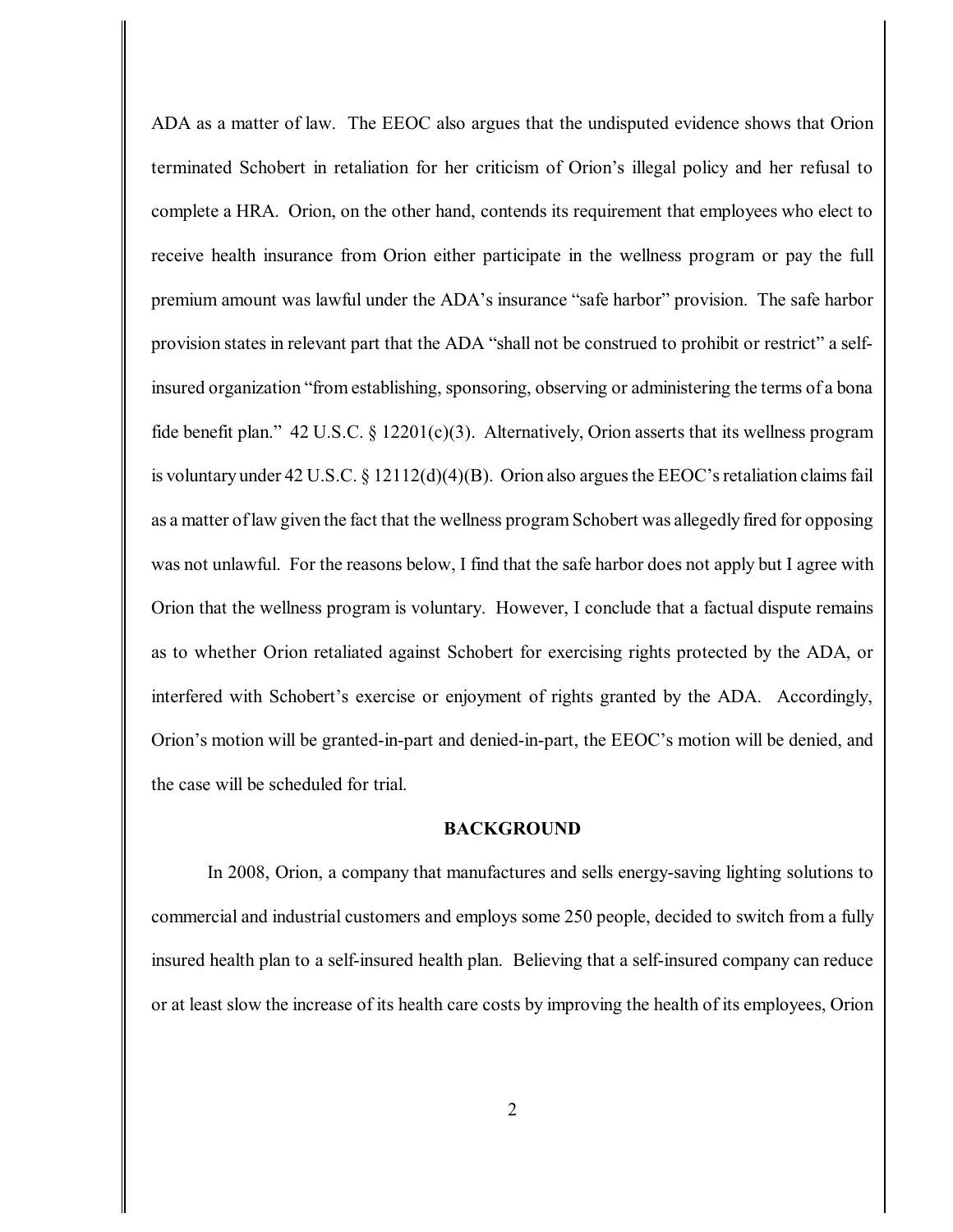also began exploring employee wellness programs with the assistance of a health insurance consulting company called Diversified Insurance Services.

Orion ultimately decided in the spring of 2009 on a wellness initiative including three components. Orion calls these components financial "incentives" while the EEOC calls them "penalties." In any event, employees who elected to enroll in Orion's plan would have to certify that they did not smoke or pay a surcharge (\$80 per month for single coverage); they would have to exercise sixteen times per month on a range of motion machine located in Orion's fitness center or pay a surcharge (\$50 per month); and, most importantly for purposes of this case, they would have to either complete a health risk assessment (HRA) at the beginning of the insurance year or pay the entire monthly premium equivalent amount, which was \$413.43 for single coverage, \$744.16 for limited family coverage, and \$1,130.83 for family coverage. Employees who completed the HRA paid no premium equivalent, but still had to pay their own deductibles, co-pays and out-of-pocket expenses.

The HRA consists of a health history questionnaire and biometric screen involving a blood pressure check, height, weight, and body circumference measurement, and blood draw and analysis. Orion characterizes the HRA as a "mini-physical." Orion did not receive any personally identified information as a result of the HRA. Instead, the questionnaire and blood samples were collected by one vendor (Holy Family Memorial) and sent directly to another vendor (Clinical Reference Lab) with scores then compiled and aggregated by another vendor (Healics). Orion then obtained the information but only in an anonymous format. The anonymous, aggregated data allowed Orion to see the percentage of participants in its plan who had particular health risks such as high cholesterol. The form completed by participants in the HRA stated that these vendors would be the only entities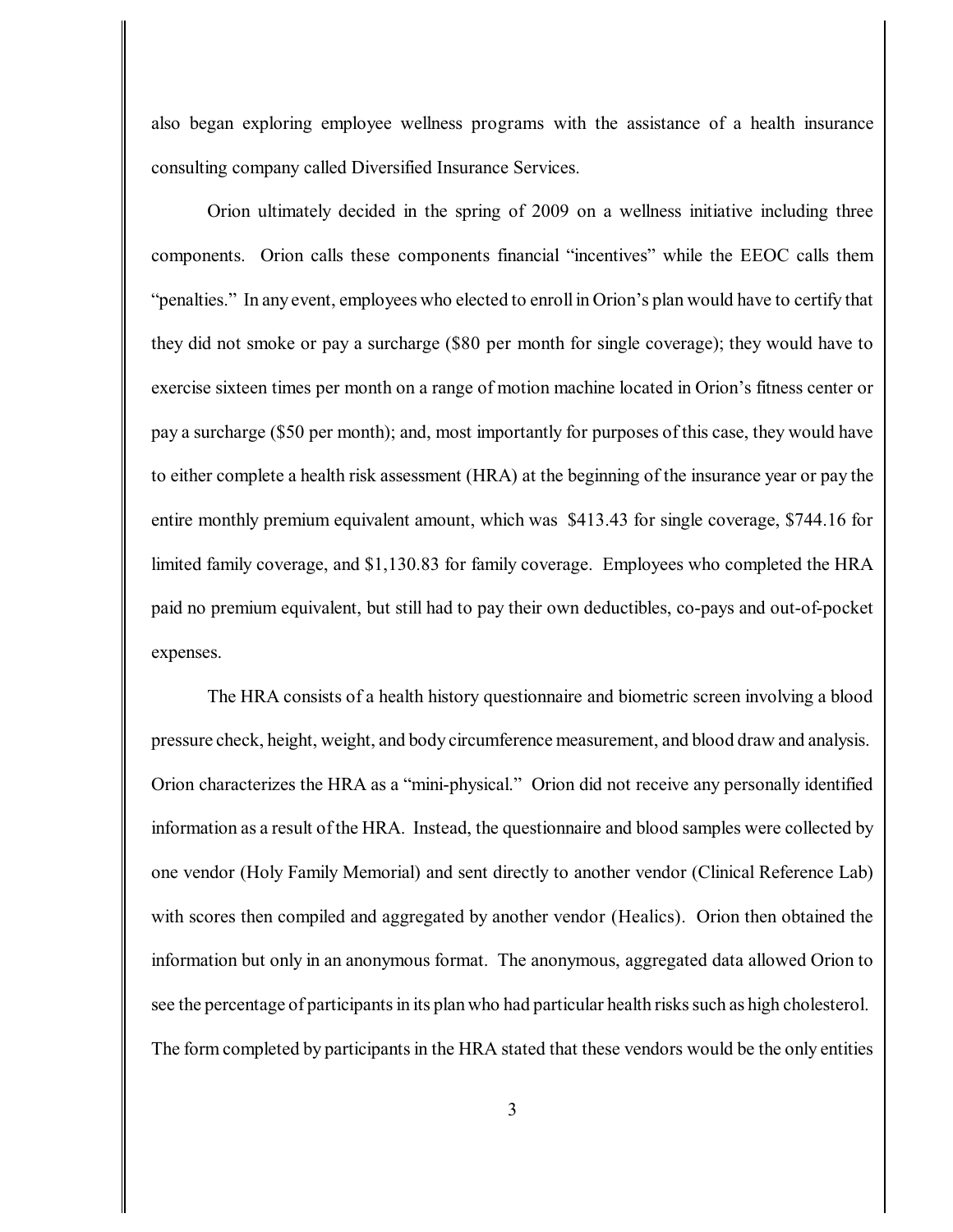with accessto the individual medical results, and that these vendors considered employees' medical information Protected Health Information subject to the medical privacy provisions of the Health Insurance Portability and Accountability Act (HIPPA).

Orion claims the purpose of the aggregated data it received from the HRAs was to identify common health issues and offer employees educational tools or assistance to improve their health. Participants also receive their individual results from the HRAs, thereby giving them the opportunity to discuss any issues with their physician. The program was intended, according to Orion, to improve the collective health and productivityofits workforce and also to reduce Orion's health care spending.

Wendy Schobert was an employee in Orion's accounting department from 2003 until May 18, 2009 when her employment was terminated. Before ultimately opting out of the HRA in April 2009, Schobert raised questions about the new wellness initiative, including the HRA. Schobert questioned whether medical information collected in the HRA would remain confidential. Schobert also questioned how the premium amount was calculated, and believed it was excessive in light of the service fee Orion was paying its third-party administrator, Auxiant. Schobert only knew the amount of that fee, Orion contends, because her job duties involved paying Auxiant's invoices.

Due to privacy concerns about the manner in which Orion was conducting the HRAs, Schobert sent a letter to Orion's human resources director, Kari Tylke, stating that she elected not to participate in the HRA. About two weeks later, on April 15, 2009, Schobert was offered the opportunity to undergo the HRA at Holy Family Memorial's facility (instead of on Orion's premises where the initial HRA was scheduled), but Schobert declined. On April 24, 2009, Schobert signed an Opt-Out form, indicating, "I have voluntarily made the choice to not participate in the HRA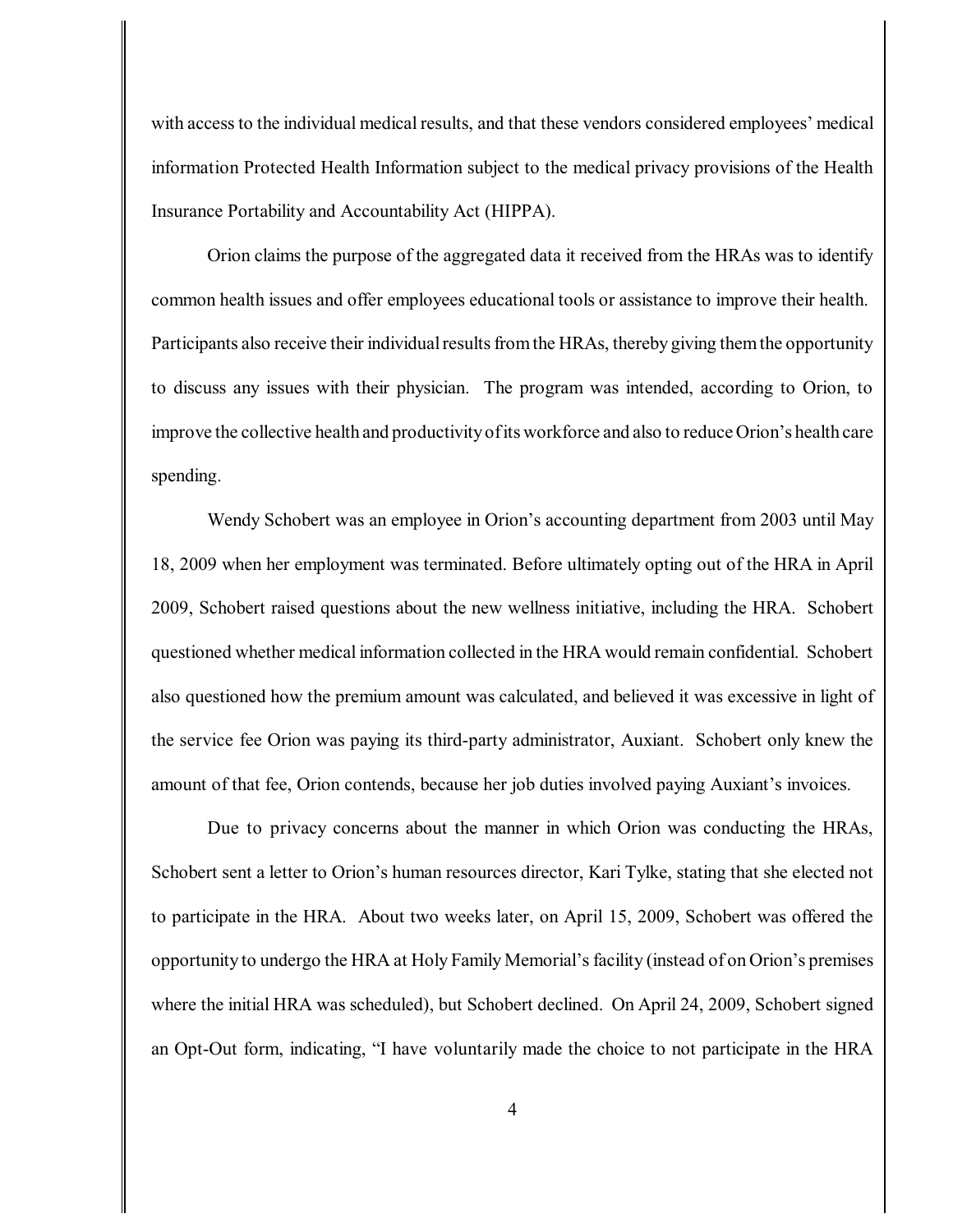program, and as a result, I understand and agree that I will be responsible to pay Orion for the applicable monthly premiumcost during the period fromApril 1, 2009 through February 28, 2010." For Schobert, the applicable monthly premium cost was \$413.42, if she elected Orion's health insurance plan. Schobert was the only Orion employee who opted out of the HRA in the spring of 2009.

Orion states that sometime around April 2009, Schobert was "talked to" by her supervisor, Caryn Boegel, and Tylke, the HR director. The conversation concerned comments Schobert had made to co-workers regarding the amount of the premium being charged by Orion in light of the administrative service charge paid to Auxiant. Schobert claims she was told during this meeting to keep her opinions about the new wellness program to herself. Tylke testified in deposition that Boegelhad raised concerns that Schobert's "negativity" would bring down morale in Boegel's group of employees, and that Schobert was told in this meeting that such negativity was not welcome in the workplace, and that if Schobert had concerns, she needed to speak with a supervisor, Tylke, or someone else in management. (Dep. Tr. 45, ECF No. 36-5.)

On May 7, 2009, Schobert sent an e-mail challenging and criticizing then Orion chief executive officer Neal Verfuerth's request for information on how much time employees were using to get water and coffee in light of what Schobert believed were Orion's extravagant spending decisions on a variety of projects. Orion contends that a few days after this email was sent, Verfuerth instructed Scott Jensen, Orion's chief financial officer, to terminate Schobert's employment. Jensen testified in deposition that Verfuerth told him to fire Schobert because Verfuerth "expected his accounts payable person to process invoices and cut checks" not to "question how the company chooses to spend money." (Tr. 18:6–9, ECF No. 36-2.) Jensen then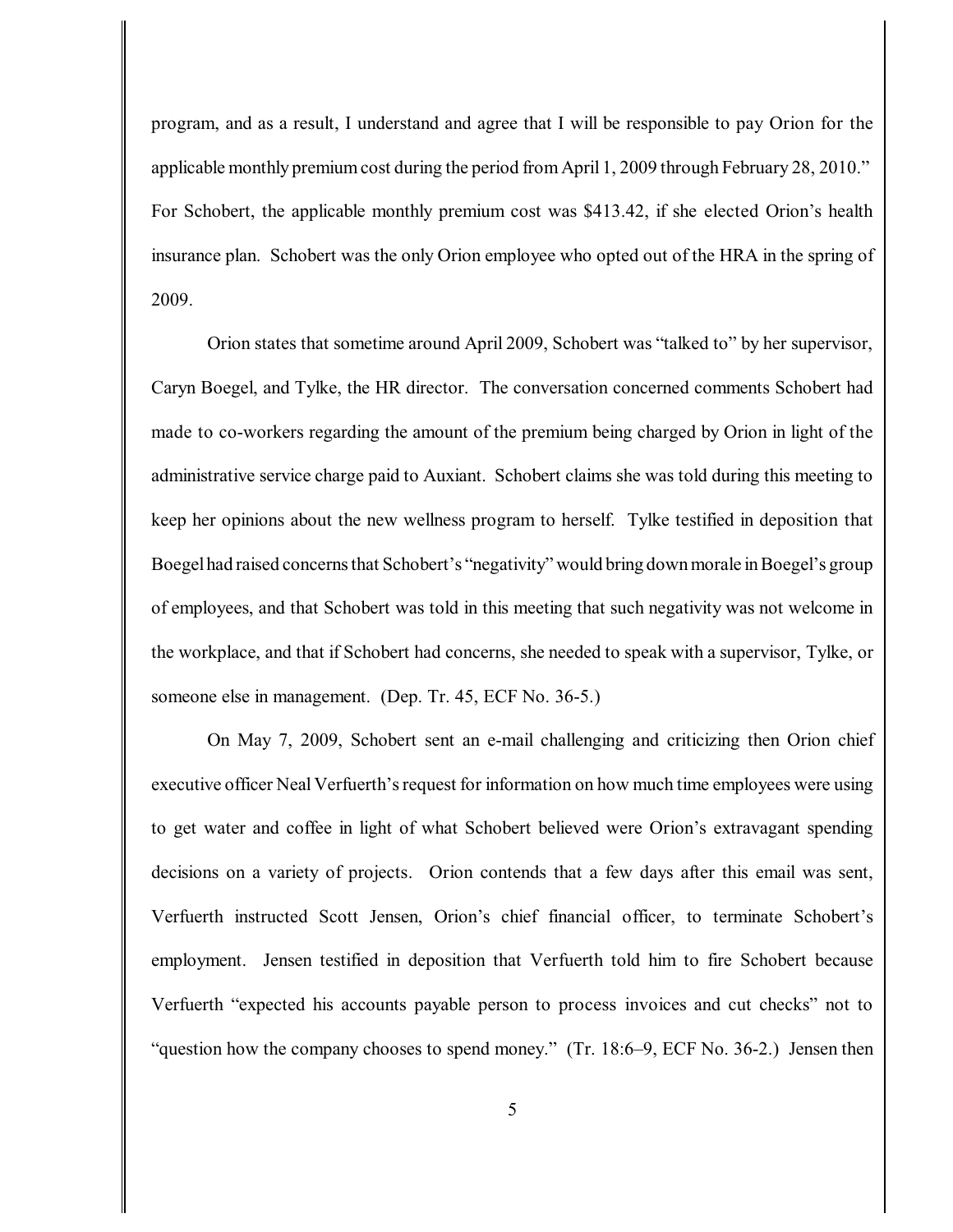informed Boegel to implement the termination, which was discussed with Tylke about a week before it occurred. Schobert's employment wasterminated in a meeting on May 18, 2009 with Mike Potts, the executive vice president, as well as Boegel and Tylke.

# **LEGAL STANDARD**

Summary judgment must be granted where there is no genuine dispute as to any material fact and the moving party is entitled to judgment as a matter of law. Fed. R. Civ. P. 56(a). When the record taken as a whole could not lead a rational trier of fact to find for the nonmoving party, there is not a genuine issue for trial. *Matsushita Elec. Indus. Co. v. Zenith Radio Corp.*, 475 U.S. 574, 586 (1986).

## **ANALYSIS**

Title I of the ADA is aimed at eliminating disability-based discrimination in the workplace. 42 U.S.C. §§ 12101(b)(1), 12112(a). Section 12112(a) states the general rule, "No covered entity shall discriminate against a qualified individual on the basis of disability in regard to job application procedures, the hiring, advancement, or discharge of employees, employee compensation, job training, and other terms, conditions, and privileges of employment." The prohibition extends also to employer-required "medical examinations and inquiries."  $42 \text{ U.S.C.} \& 12112(\text{d})(1)$ . "The obvious purpose ofsubsection (d) isto limit the gathering and use of medical information as one of the ways to reduce the possibility of discrimination." *Heston v. Underwriters Labs., Inc.*, 297 F. Supp. 2d 840, 845 (M.D. N.C. 2003).

Section  $12112(d)(4)$ (A), which the EEOC claims Orion violated, states that a covered entity "shall not require a medical examination and shall not make inquiries of an employee as to whether such employee is an individual with a disability or as to the nature or severity of the disability, unless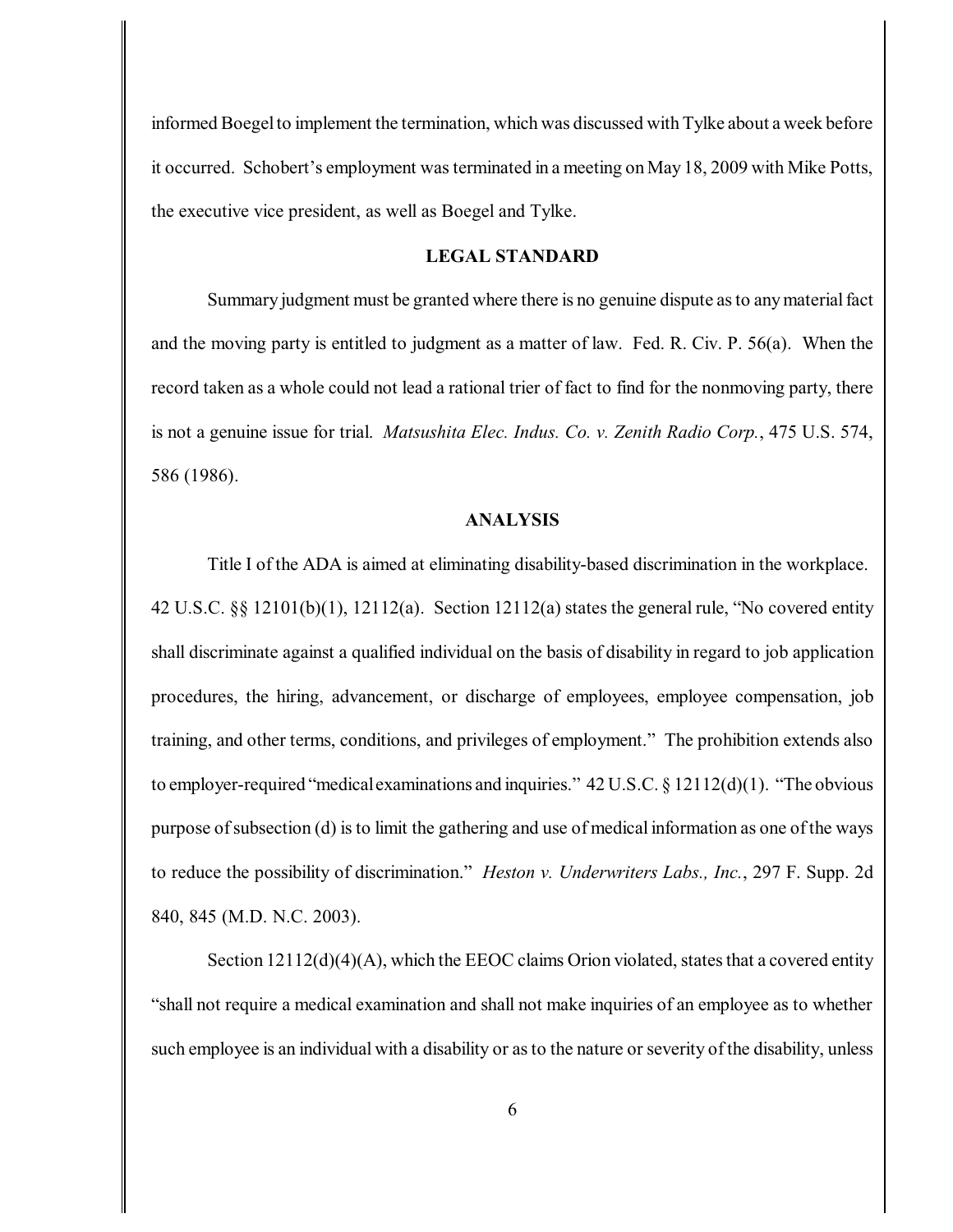such examination or inquiry is shown to be job-related and consistent with business necessity." Section  $12112(d)(4)(B)$ , however, permits employers to conduct "voluntary medical examinations, including voluntary medical histories, which are part of an employee health program available to employees at that work site." The EEOC argues the HRA was not "voluntary" under (d)(4)(B) given that Orion shifted 100 percent of the health benefit premiumto employees who opted out, and also given that Schobert was fired three weeks after opting out.

Orion argues its wellness initiative did not violate § 12112(d)(4)(A) for three reasons: (1) the ADA's safe harbor relating to insurance, 42 U.S.C. § 12201(c), appliesto the challenged aspects of the wellness program; (2) Orion did not "make inquiries" as prohibited by  $(d)(4)(A)$  where Orion received only anonymous, aggregated employee responses and results from the  $HRA$ ; and (3) the wellness program was voluntary because Orion's employees had a choice regarding whether to participate and sufficient time to make that choice. For the reasons below, I find that the safe harbor does not apply but find that the wellness program was voluntary. I therefore decline to address Orion's alternative arguments.

## **I. WELLNESS PROGRAM**

#### **A. SAFE HARBOR PROVISION**

Orion argues the challenged aspects of the wellness program were lawful under the ADA's "safe harbor" provision relating to insurance. The safe harbor provides in full:

<sup>&</sup>lt;sup>1</sup> Orion's second argument is based on the Oregon Court of Appeals' decision in *Patten v*. *State*, 359 P.3d 469 (2015), in which the court concluded that the word "inquiries" was ambiguous in the context of an anonymous health risk questionnaire where the employer received only aggregated employee responses. Given the perceived ambiguity and in light of the ADA's purpose to prohibit disability discrimination by employers, the court concluded that the anonymous questionnaires were not prohibited by  $\S$  12112(d)(4)(A).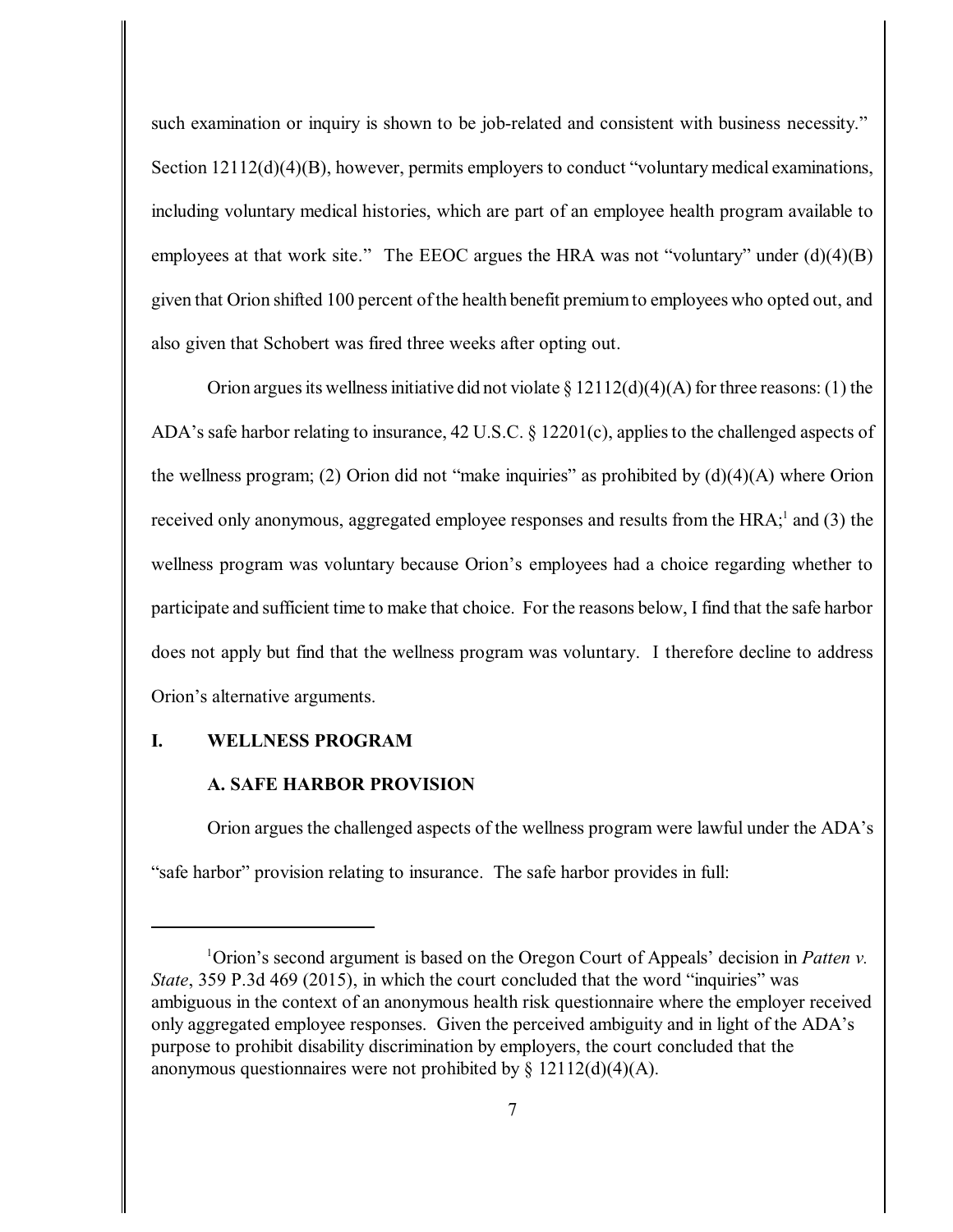#### (c) Insurance

Subchapters I through III of this chapter and title IV of this Act shall not be construed to prohibit or restrict—

(1) an insurer, hospital or medical service company, health maintenance organization, or any agent, or entity that administers benefit plans, or similar organizations from underwriting risks, classifying risks, or administering such risks that are based on or not inconsistent with State law; or

(2) a person or organization covered by this chapter from establishing, sponsoring, observing or administering the terms of a bona fide benefit plan that are based on underwriting risks, classifying risks, or administering such risks that are based on or not inconsistent with State law; or

(3) a person or organization covered by this chapter from establishing, sponsoring, observing or administering the terms of a bona fide benefit plan that is not subject to State laws that regulate insurance.

Paragraphs (1), (2), and (3) shall not be used as a subterfuge to evade the purposes of subchapter[s] I and III.

42 U.S.C. § 12201(c).

Orion relies on *Seff v. Broward County*, 691 F.3d 1221 (2012), and *EEOC v. Flambeau, Inc.*, 131 F. Supp. 3d 849 (W.D. Wis. 2015), to argue that it is protected by the safe harbor provision. In *Flambeau*, the EEOC challenged a similar program by a self-insured employer which conditioned employee participation in its health insurance plan on the employees' completion of a health risk assessment and a biometric screening test. Addressing an issue of first impression in this circuit, the district court granted the employer's motion for summary judgment, relying on the Eleventh Circuit's decision in *Seff*, and concluded that the protections set forth in the ADA's safe harbor enable employers to design insurance benefit plans that require otherwise prohibited medical examinations and inquiries as a condition of enrollment in an insurance plan, without violating § 12112(d)(4)(A). 131 F. Supp. 3d at 851.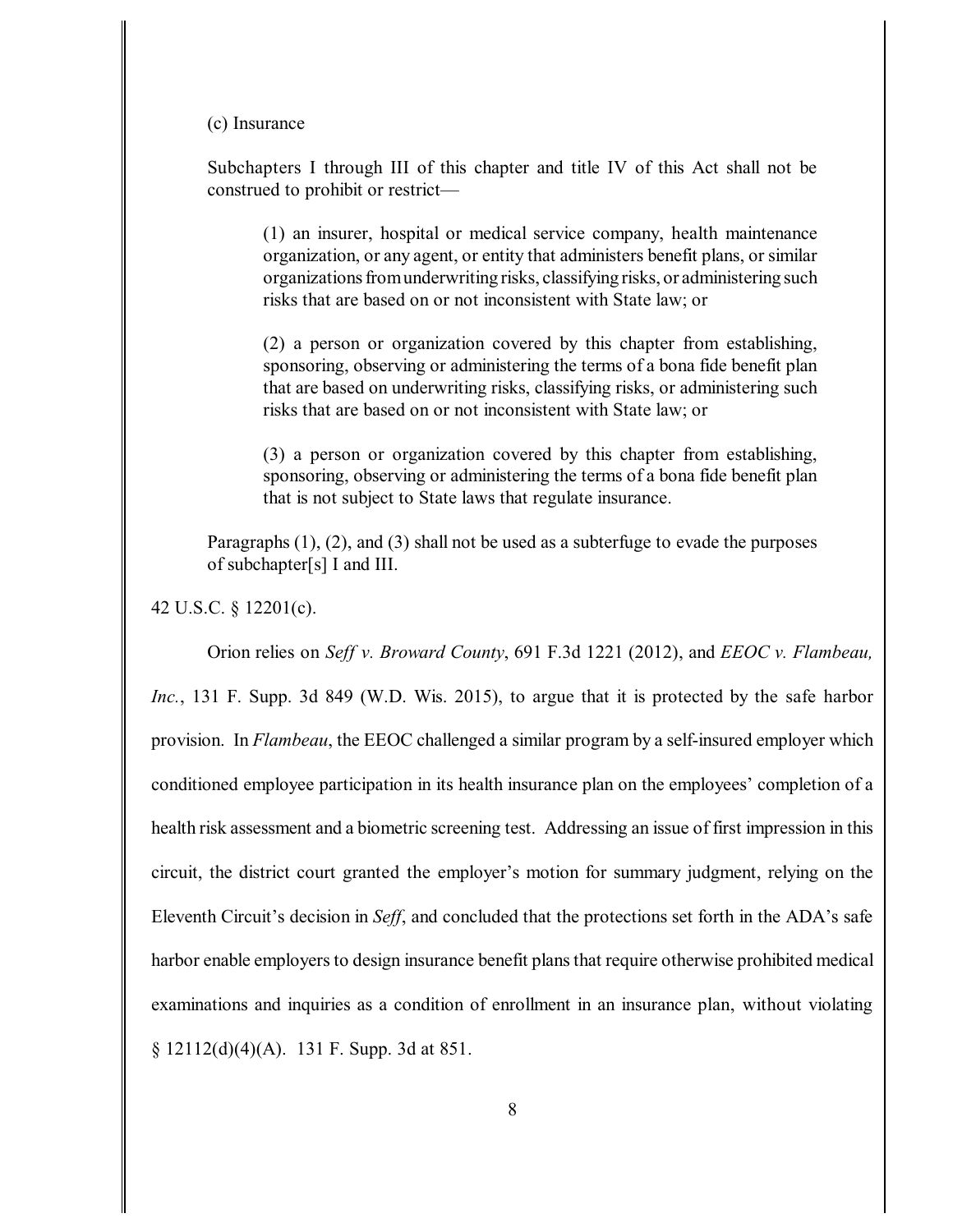The EEOC argues *Flambeau* and *Seff* were wrongly decided. In fact, the EEOC has now created a new regulation in which the EEOC purportsto "repudiate[] the reasoning" in these cases. (EEOC's Notice of Supp. Authority at 4, ECF No. 47-1.) In no uncertain terms, the new regulation states: "The 'safe harbor' provisions in section 1630.16(f) of this part [which restates the safe harbor provisions in 42 U.S.C. § 12201(c)] applicable to health insurance, life insurance, and other benefit plans do not apply to wellness programs, even if such plans are part of a covered entity's health plan." 29 C.F.R. § 1630.14(d)(6), published at 82 Fed. Reg. 31140, effective July 18, 2016 (emphasis added). What's more, the EEOC maintains that because the new regulation merely "clarifies the prior regulations," it applies retroactively to Orion's wellness program, and because the regulation is authorized by statute, 42 U.S.C. § 12116, it is entitled to "substantial deference" under *Chevron, U.S.A., Inc. v. Natural Resources Defense Council, Inc.*, 467 U.S. 837, 843 (1984) and *United States v. Mead Corp.*, 533 U.S. 218, 226–27, 229 (2001). (EEOC's Notice of Supp. Authority at 4–5, ECF No. 47-1.)

A court applies *Chevron* deference to an agency'sregulation when "it appears that Congress delegated authority to the agency generally to make rules carrying the force of law, and that the agency interpretation claiming deference was promulgated in the exercise ofthat authority." *Mead*, 533 U.S. at 226–27; *see also Brumfield v. City of Chicago*, 735 F.3d 619, 625–26 (7th Cir. 2013). The EEOC asserts authority to interpret the safe harbor provision because "by its expressterms, the provision applies to Titles I through IV of the ADA." *See* 81 Fed. Reg. at 31130. Orion relies on the EEOC's enabling statute, 42 U.S.C. § 12116, to challenge the EEOC's authority to interpret the safe harbor provision. Section 12116 states that "the Commission shall issue regulations in an accessible format to carry out this subchapter."  $42$  U.S.C. § 12116. Orion argues that the EEOC's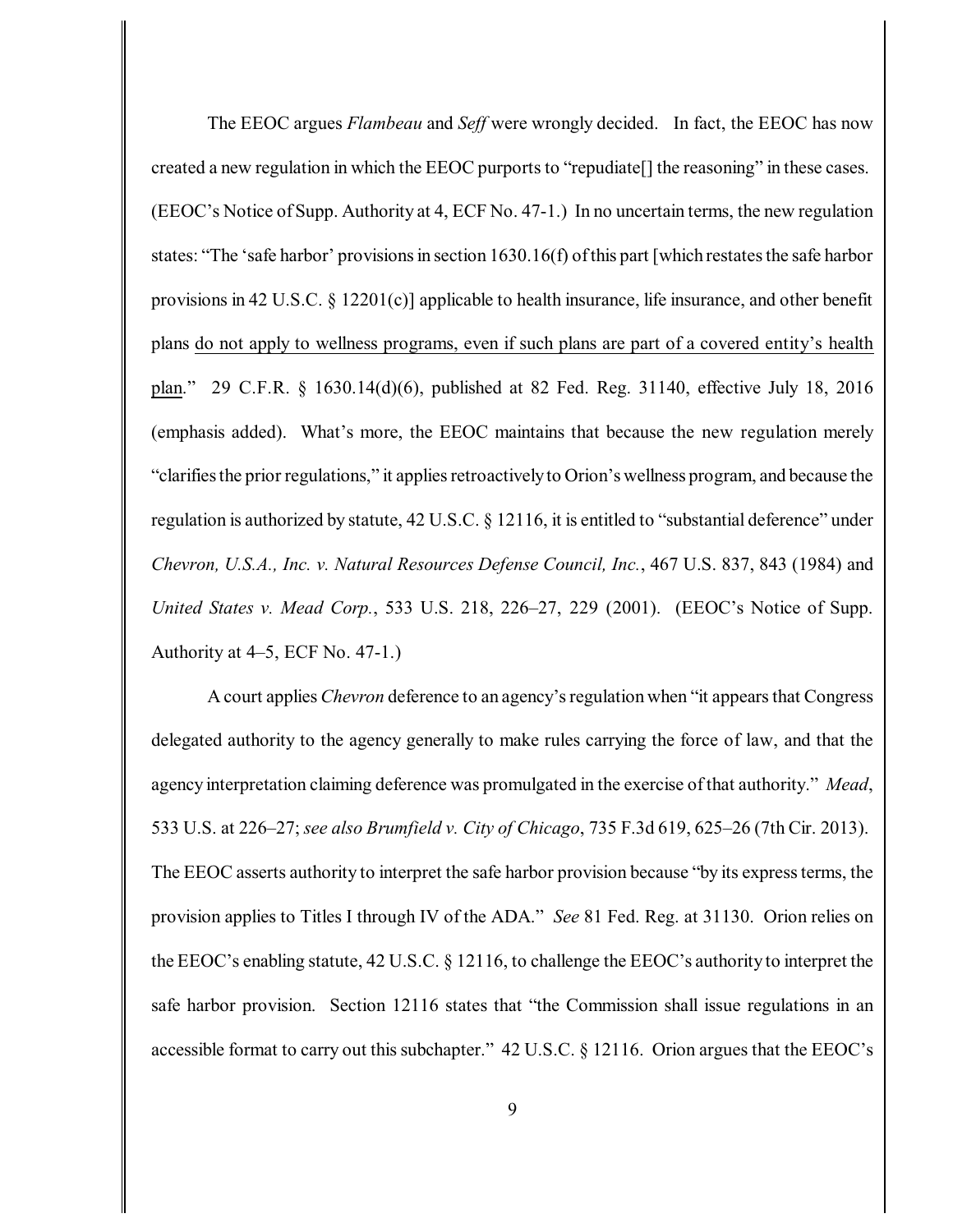authority to regulate stops at Title I and that it cannot issue regulations pertaining to the safe harbor provision contained in Title IV of the ADA. However, the line is not as clearly drawn as Orion suggests, and Congress' intention to either limit or expand the EEOC's regulatory authority is ambiguous.

In determining whether Congress delegated rulemaking authorityto an agency, "the question in every case is, simply, whether the statutory text foreclosesthe agency's assertion of authority, or not." *City of Arlington v. FCC*, --- U.S. ---, 133 S. Ct. 1863, 1871 (2013). The ADA does not foreclose the EEOC from interpreting the provisions of Title IV's applicability to Title I or limit the EEOC's authority to creating regulations that solely interpret Title I. Rather, Congress authorized the EEOC to create regulations to carry out the provisions in Title I, which includes ensuring that covered entities do not discriminate against individuals on the basis of a disability by conducting medical examinations and inquiries that are not job-related or consistent with business necessity. Specifically, publishing a regulation clarifying that the safe harbor provision in Title IV does not apply to medical examinations and inquiries taken in connection with a health program regulated in Title I is not beyond the scope of the EEOC's delegated authority. *Chevron* deference appliesto an agency's interpretation of a statutory ambiguity concerning the scope of the agency's rulemaking authority. *City of Arlington*, 133 S. Ct. at 1871–72. Because the ADA is ambiguous regarding the reach of the EEOC's delegated authority, and the EEOC's interpretation of its authority is reasonable and consistent with the structure of the Act, the court must defer to the EEOC's interpretation of its rulemaking authority.

Orion argues that even if the EEOC has authority to create the new regulation, *Chevron* deference is not owed to the regulation because it is manifestly contrary to the statute. (Def.'s Resp.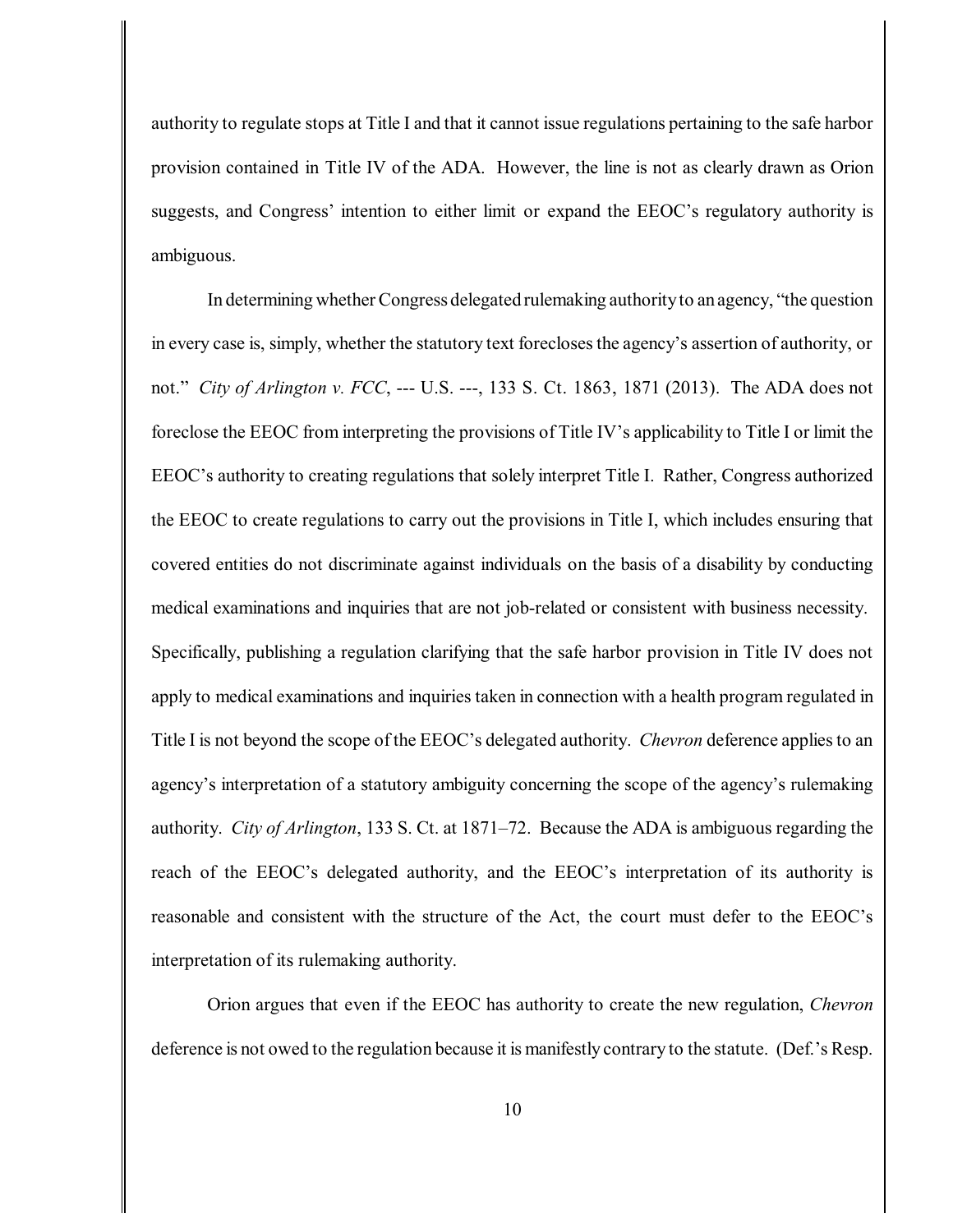Br. Opposing EEOC's Mot. to file Notice of Supp. Authority at 6, ECF No. 48.) In reviewing the regulation, the court must employ the *Chevron* two-step analysis. The court must first determine whether Congress spoke directly to the question at issue. *Chevron*, 467 U.S. at 842–43; *see also Brumfield*, 735 F.3d at 626. If Congress did in fact speak to the precise question at issue, the court must give effect to the statute's unambiguous language and end the inquiry, "for the court, as well as the agency, must give effect to the unambiguously expressed intent of Congress." *Chevron*, 467 U.S. at 842–43. If, however, Congress was silent or ambiguous, the agency's interpretation of the statute must be upheld if it is based on a permissible or reasonable construction of the statute. *Id.* at 843. The court need not conclude that the agency's construction wasthe "only one it permissibly could have adopted to uphold the construction, or even the reading the court would have reached if the question initially had arisen in a judicial proceeding." *Id.* at 843 n.11.

Here, Congress did not speak unambiguously to the precise question at issue: whether safe harbor immunity applies to involuntary medical examinations required as part of a wellness plan. The safe harbor provision was enacted to ensure Titles I through III of the ADA were not construed to restrict the basic business operations of insurance companies. 42 U.S.C. § 12201(c); *see also* E. Pierce Blue, *Wellness Programs, the ADA, and GINA: Framing the Conflict*, 31 HOFSTRA LAB. & EMP. L.J. 367, 378 (2014). Nonetheless, the provision does not address its effect on involuntary medical examinations or inquiries prescribed by a wellness plan. Therefore, the statute is ambiguous on the question at issue. As such, the EEOC's regulation must be upheld if it has "promulgated a reasonable interpretation of the statute." *Brumfield*, 735 F.3d at 626.

In this case, the EEOC's interpretation is reasonable. The EEOC argues that the ADA's legislative history and the statute's language itself provide that safe harbor immunity does not apply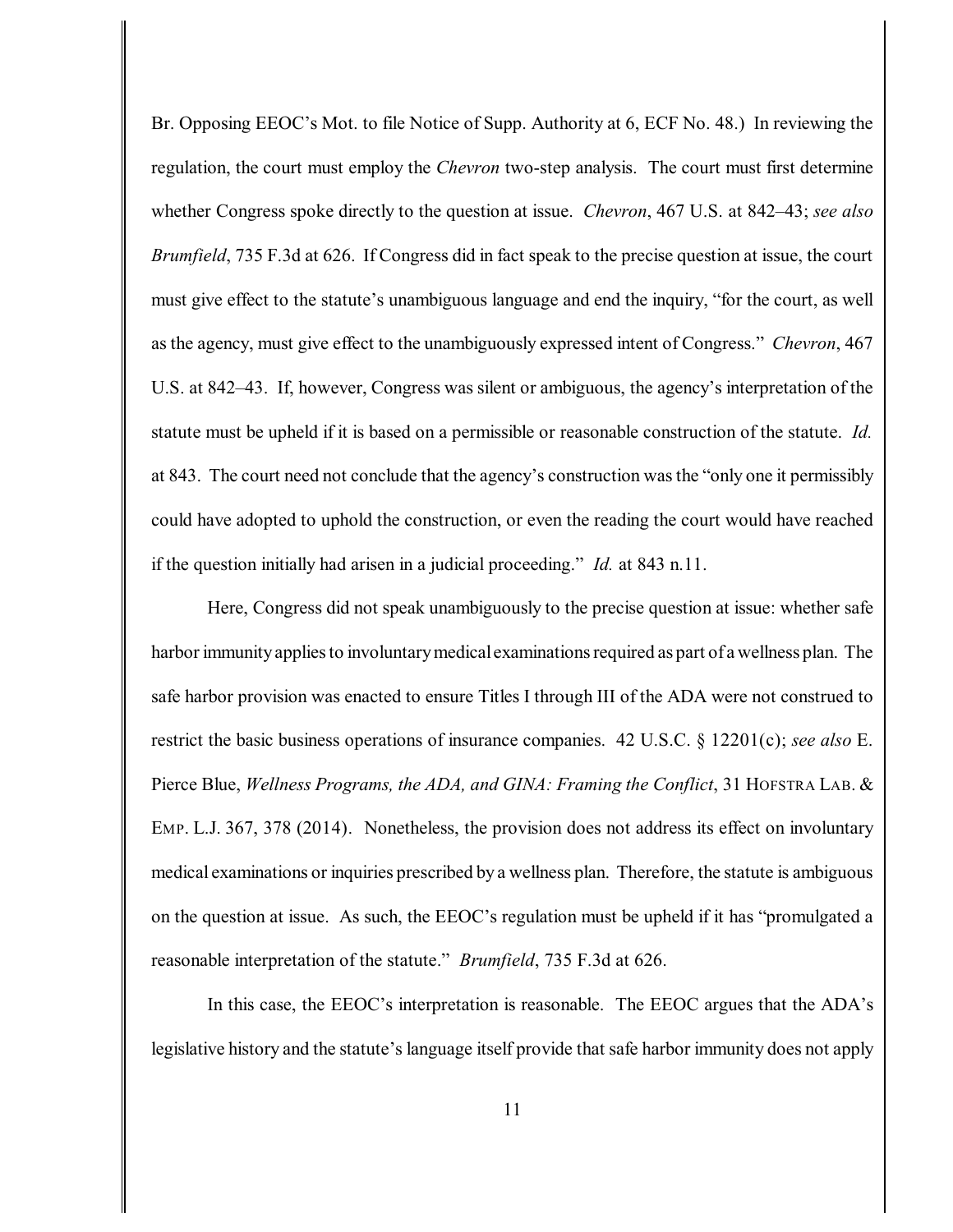to wellness plans that require involuntary medical examinations and inquiries. Under Title I, an employer cannot demand that an employee complete medical examinations or inquiries that are not job-related and consistent with business necessity. 42 U.S.C.  $\S 12112(d)(4)(A)$ . However, these medical examinations are permitted so long as they are voluntary and part of an employee health program. 42 U.S.C. § 12112(d)(4)(B). The EEOC argues that the ADA does not reflect any intention to allow the safe harbor provision to limit Title I's protections against involuntary medical examinations in wellness programs. 81 Fed. Reg. at 31130–31. Accordingly, the EEOC determined Congress did not intend for the safe harbor provision to apply to 42 U.S.C. § 12112(d)(4)(B). *Id.* The EEOC's interpretation of 42 U.S.C. § 12201(c) as it relates to Title I is a permissible construction of the statute.

The EEOC further declares that the regulations regarding the safe harbor provision and wellness programs are retroactive. Orion argues that the EEOC regulation cannot be applied retroactively because it attempts to change the substantive law. Generally, new regulations that merely restate what the law according to the agency is and has always been may apply retroactively, while new regulations that change the substantive state of the law may not. *Clay v. Johnson*, 264 F.3d 744, 749 (7th Cir. 2001). In determining whether a rule constitutes a change or clarification, "the intent of the promulgating agency must be accorded great weight." *Beller v. Health & Hosp. Corp. of Marion Cnty.*, 703 F.3d 388, 391 (7th Cir. 2012). As such, courts will defer to an agency's expressed intent that a regulation is a clarification "unless the prior interpretation of the regulation is 'patently inconsistent' with the later one." *Id.* Here, the EEOC considered the 2016 regulation to be a clarification of existing law. The final rule clarifies that the safe harbor defense does not apply to medical examinations and inquiries taken in connection with a wellness program, even if the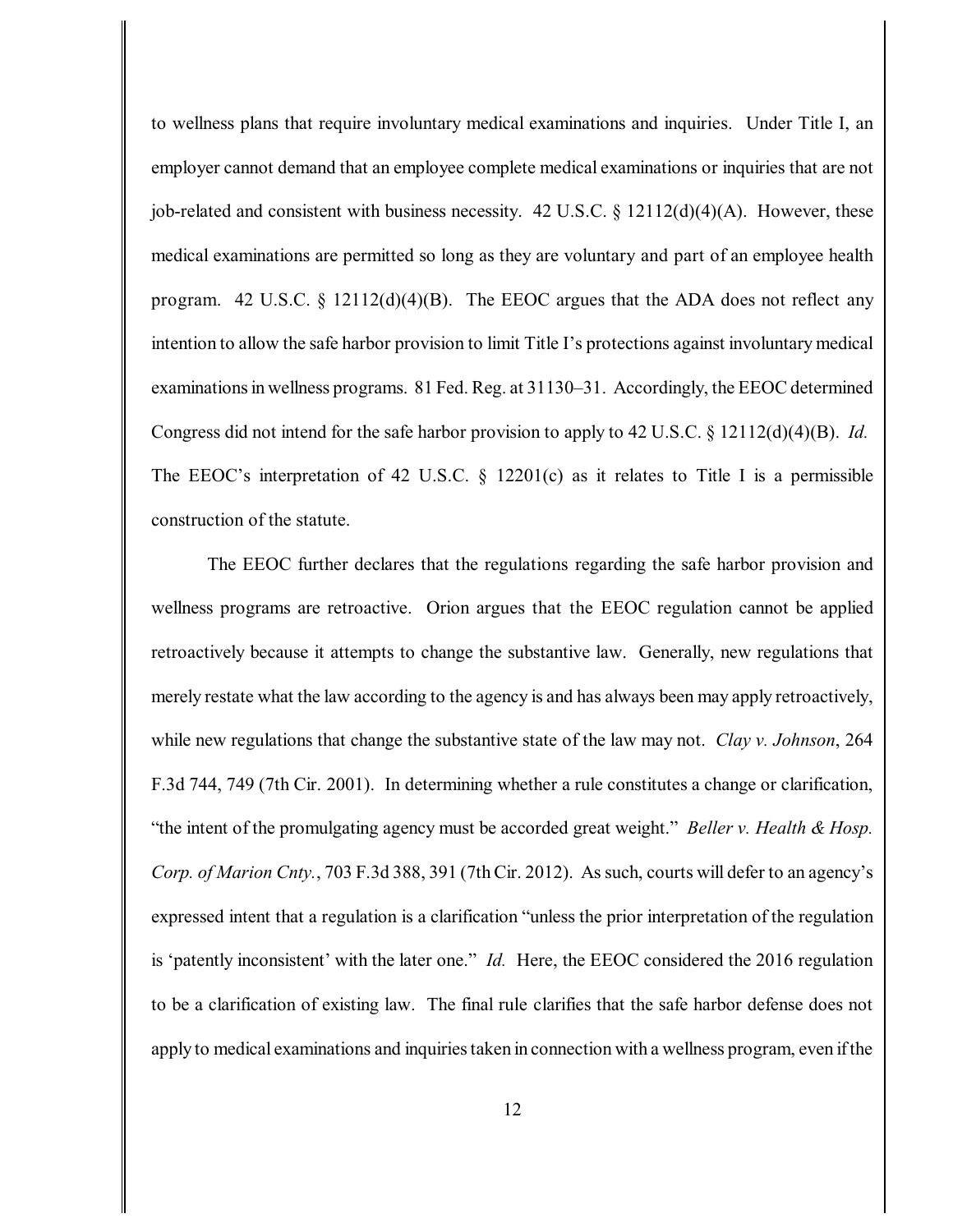program is part of a covered entity's health plan. 81 Fed. Reg. at 31140. Moreover, the new regulation is not inconsistent with prior EEOC positions regarding the safe harbor provision.

Orion asserts that the regulation attempts to change the substantive law. Where a regulation addresses a particular issue contrary to a decision froma federal court of appeals, the new regulation is said to change the substantive law in the circuit previously governed by the court of appeals' decision as well as in circuits where the court of appeals has not addressed the issue, as is the case here. *Nat'l Min. Ass'n v. Dep't of Labor*, 292 F.3d 849, 860 (D.C. Cir. 2002) ("Less obviously, the regulations preclude the courts in other circuits from adopting the view of their sister court rejecting the Secretary's position, a possibility that was still available when the cases were initially filed."). However, the Eleventh Circuit's decision in *Seff* is not "authoritative" because the only issue there was whether the wellness program was a "term" of the plan. As this was the only issue raised on appeal, it did not discuss whether the safe harbor provision should apply to wellness programs at all. The issue addressed in the EEOC's regulation and in this case has not been substantively analyzed by any circuit court. The regulation simply clarifies rather than changes existing law. Accordingly, the EEOC'sregulation is a permissible interpretation of the statute and can be applied retroactively.

Even without relying on the regulation, the safe harbor provision does not apply to Orion's wellness initiative. The safe harbor says the ADA shall not be construed to restrict or prohibit an organization from establishing, sponsoring, observing, or administering the terms of a bona fide insurance benefit plan that are based on underwriting risks, classifying risks, or administering such risks. 42 U.S.C. § 12201(c)(1), (2). In *Seff*, an employee filed an ADA claim against Broward County, Florida alleging its wellness policy, which required employees to pay a \$20.00 charge for declining to participate in an HRA, constituted an unlawful medical examination under the ADA.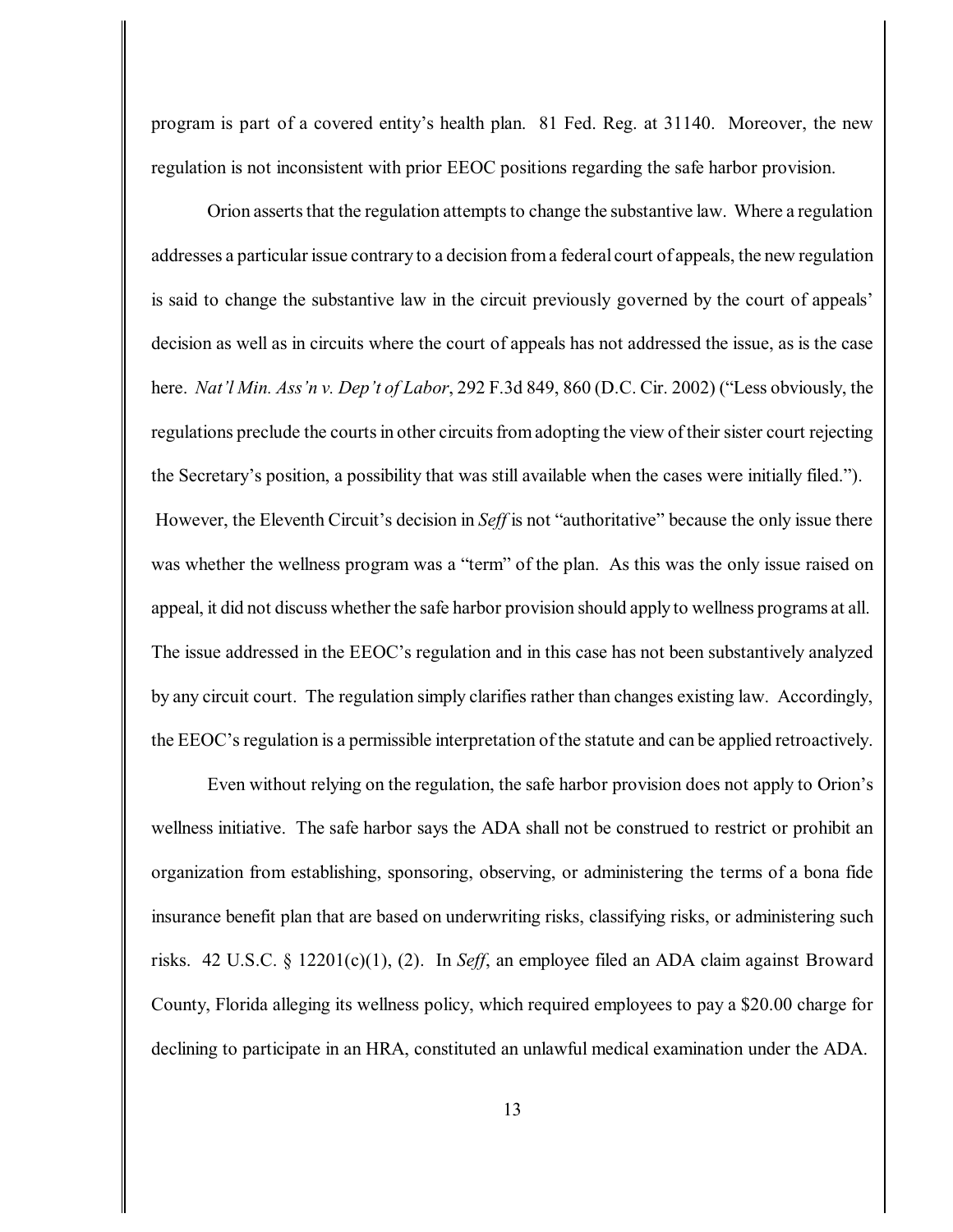778 F. Supp. 2d 1370, 1370 (S.D. Fla. 2011). The district court concluded the county's wellness program was a term of a bona fide benefit plan falling under the safe harbor provision because the plan was "designed to develop and administer present and future benefits plans using accepted principles of risk assessment." *Id.* at 1374. The court reasoned that although the county was not underwriting or classifying risk on an individual basis, it was "underwriting and classifying risks on a macroscopic level so it may form economically sound benefit plans for the future." *Id.* On appeal, the Eleventh Circuit affirmed that the wellness program was a term of the county's health plan. *Seff*, 691 F.3d at 1223. The Eleventh Circuit, however, did not address the district court's application of the safe harbor provision to the wellness program. *Id.*

The district court in *Flambeau* later adopted the Eleventh Circuit's reasoning to conclude that requiring employees to complete a health risk assessment as a condition of participating in the employer's self-insured benefit plan was clearly a "term" of such plan. 131 F. Supp. 3d at 855 ("[P]laintiff's entire claim is premised on its undisputed allegation that defendant's employees were required to complete the wellness program before they could enroll in the plan. It is difficult to fathom how such a condition could be anything other than a plan term."). The court also concluded that the wellness programrequirement was "clearlyintended" to assist withunderwriting, classifying, or administering risks associated with the insurance plan, noting that the defendant's consultants used the data gathered through the wellness program to classify participants' risks, calculate defendant's projected insurance costs, provide recommendations regarding what to charge participants for medication and preventive care, make recommendations regarding plan premiums, including recommending a surcharge on smokers, and deciding to purchase stop-loss insurance against unexpectedly large claims. "These types of decisions are a fundamental part of developing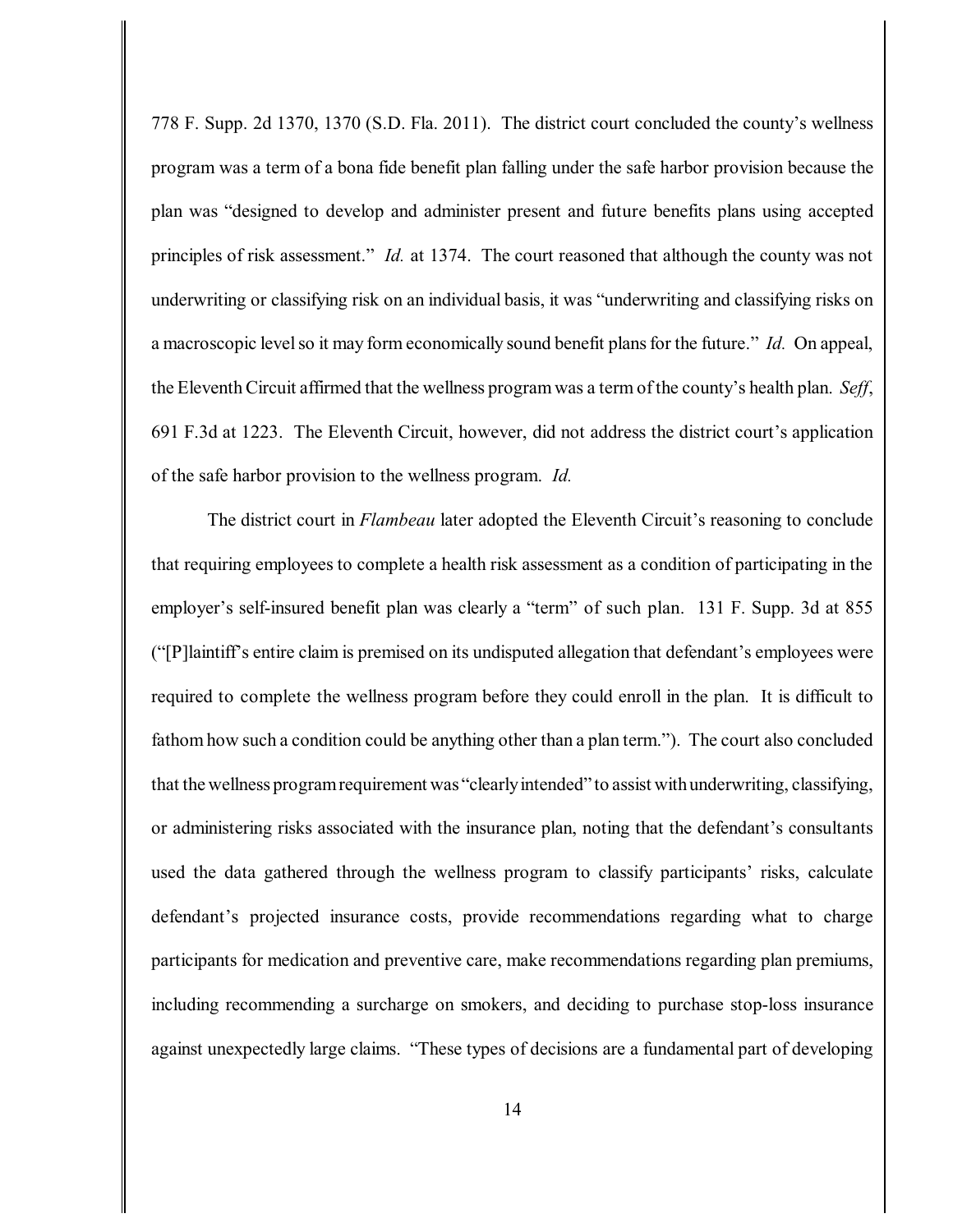and administering an insurance plan and therefore fall squarely within the scope of the safe harbor." *Id.* at 856.

Based on the safe harbor provision's purpose as well as the language and structure of the ADA, I decline to adopt the holdings of *Seff* and *Flambeau*. The broad reading of 42 U.S.C. §  $12201(c)$  in these decisions is at odds with the statute's intended purpose. The safe harbor provision is a limited exception that was created "to protect the basic business operations of insurance companies." Blue, *supra* at 378; *see also* H.R. Rep. 101-485(III), 101st Cong. 2d Sess. 1990, *reprinted in* 1990 U.S.C.C.A.N. 445, 493–94 ("The Committee added [the safe harbor] provision because it does not intend for the ADA to affect legitimate classification of risks in insurance plans, in accordance with state laws and regulations under which such plans are regulated."). Generally, wellness programs are unrelated to basic underwriting and risk classification. *Id.* at 379. During the underwriting process, an insurance company reviews data and conducts actuarial rate-making analysis to determine the premium amounts it will charge an individual or company to receive coverage. *Id.* The implementation of a wellness programusuallyoccurs after the insurance company establishes the premium and is "one step removed from basic underwriting." *Id.*

Here, the wellness program was not used to underwrite, classify, or administer risk. Orion adopted the wellness program in 2009 separately fromthe terms ofits health benefit plan and did not amend its health benefits summary plan to include the wellness initiative. (Pl.'s Supplemental PFOF ¶ 60, ECF No. 35.). Employer-sponsored health plans are subject to ERISA's amendment procdures. *See* 29 U.S.C. § 1022. Any employee benefit plan must contain a summary plan description that is provided to all participants. *Id.* The summary plan description must explain the "circumstances which may result in disqualification, ineligibility, or denial or loss of benefits." *Id.*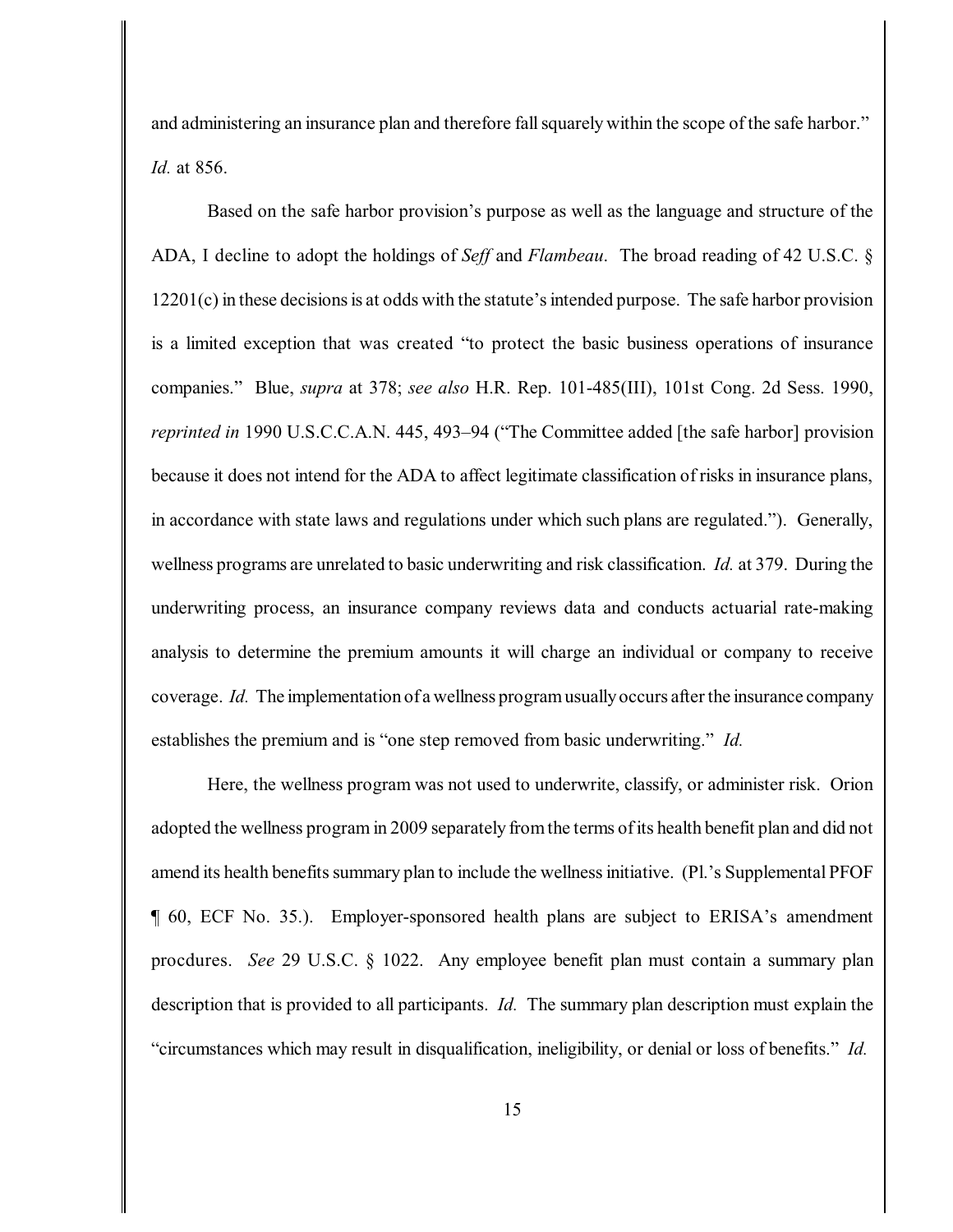Any material modification in the terms of a health benefit plan shall be provided to employees in writing in the summary plan description. *Id.* Orion was not required to amend its summary plan description because participation in its wellness program was not a condition precedent for an employee to receive heath benefits through Orion's insurance plan. *Cf.*, *Flambeau*, 131 F. Supp. 3d at 851 (Defendant required employees to complete the HRA only if they wanted to participate in the company's insurance plan.). If an employee refused to complete the HRA and participate in the wellness plan, she could still be a member of Orion's insurance plan, provided she pay the full premium amount. In short, Orion's wellness program was wholly independent from its insurance plan.

What's more, Orion did not use the information it obtained through the wellness initiative to determine the premiums it would charge or determine coverage under the health benefit plan. (Pl.'s Supplemental PFOF ¶¶ 34–35, ECF No. 35.) While Orion sought to develop a wellness program to help employees improve their health or to benefit economically by mitigating its health insurance costs, it did not perform any underwriting or risk classification for the purpose of calculating insurance premiumsfor the HRA. Onlyin the broadestsense is Orion's wellnessinitiative related to insurance. Adopting *Flambeau*'s expansion of the safe harbor provision to employers providing wellness plans goes well beyond the provision's narrow scope. *See* 29 C.F.R. app. § 1630.16(f) (The insurance safe harbor provision "is a limited exception that is only applicable to those who establish, sponsor, observe or administer benefit plans . . . ."). In short, applying the safe harbor provision to Orion's wellness initiative is contrary to the purpose of the provision.

Moreover, *Seff* and *Flambeau*'s broad interpretation of the safe harbor provision effectively reads 42 U.S.C. § 12112(d)(4)(B)—the provision that allows an employer to conduct voluntary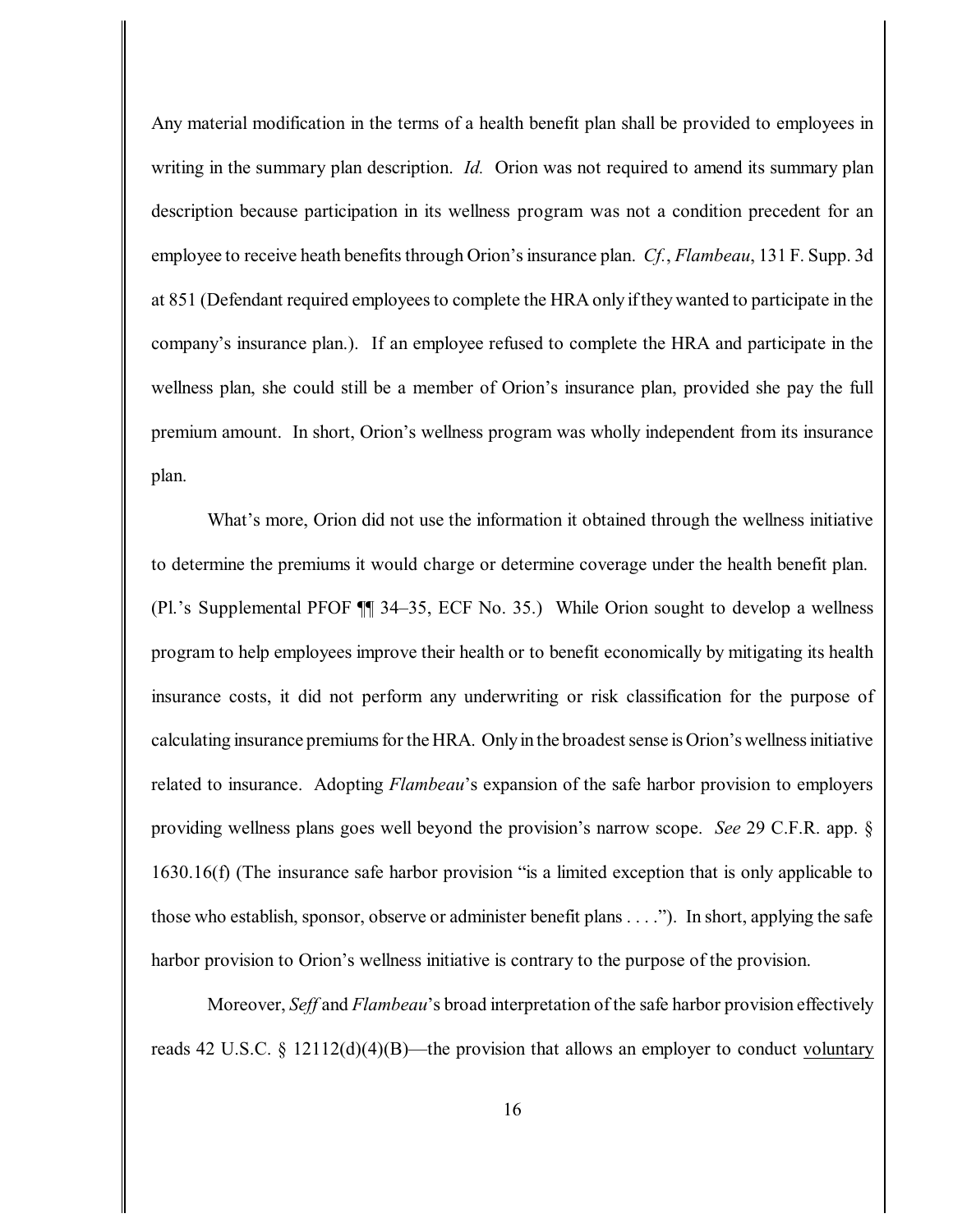medical examinations as part of an employee health program—out ofthe ADA. Blue, *supra* at 381. By applying the safe harbor provision to employer wellness programs, the ADA would not prevent employers from requiring medical examinations as a condition to participate in its wellness program so long as the exams tangentially pertain to health benefits. As such, the statute providing an exception for voluntary medical inquiries is mere surplusage. *See TRW Inc. v. Andrews*, 534 U.S. 19, 31 (2001) ("It is a cardinal principle of statutory construction that a statute ought, upon the whole, to be construed that, if it can be prevented, no clause, sentence, or word shall be superfluous, void, or insignificant." (internal quotation marks omitted)). In sum, Orion's wellnessinitiative is not exempt from the ADA under the safe harbor provision, 42 U.S.C. § 12201(c).

## **B. VOLUNTARY EXAMINATION AND INQUIRY**

Even if Orion's wellness initiative is not immune under the safe harbor provision, Orion argues its initiative is voluntary. (ECF No. 30 at 19.) Again, an employer cannot conduct a medical examination or make medical inquiries of an employee, "unless such examination or inquiry is shown to be job-related and consistent with business necessity." 42 U.S.C. § 12112(d)(4)(A). However, a medical examination or inquiry that is "voluntary" and part of a health program does not violate the ADA. *See* 42 U.S.C. § 12112(d)(4)(B).

Congress has not defined what constitutes a "voluntary" medicalexamination or inquiry. The EEOC's new regulation instructs that medical examinations and histories are "voluntary" when the employer does not (1) require employees to participate; (2) deny coverage under any group health plan to employees for non-participation; and (3) take any adverse action, retaliate against, or coerce employees who choose not to participate. 81 Fed. Reg. at 31133. If an employer wishes to incentivize or penalize employees' participation, the program remains voluntary if the employer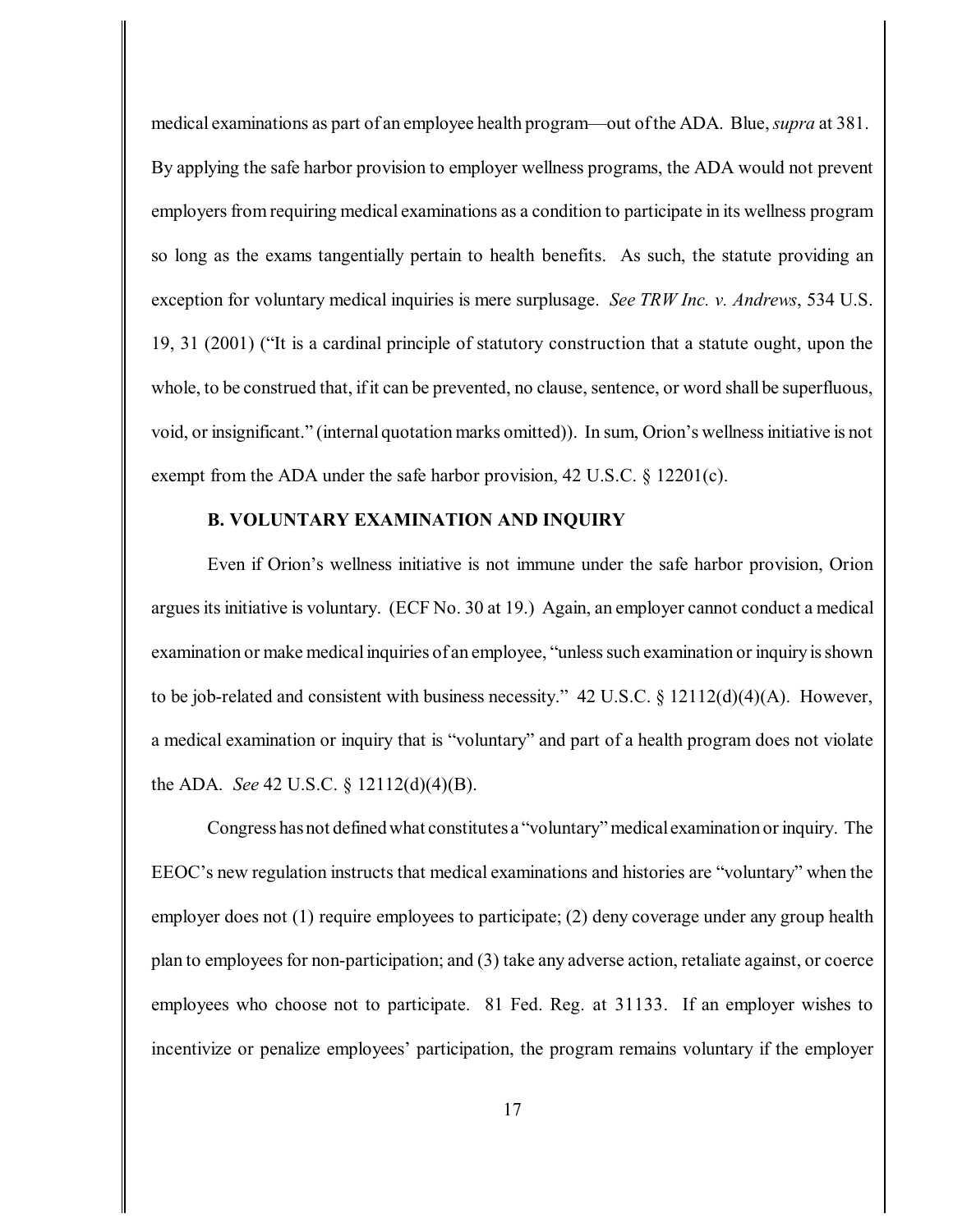provides a financial incentive at or below thirty percent of the total cost for self-only coverage. *Id.* at 31134. However, the EEOC does not maintain those aspects of the regulation apply retroactively. *Id.* at 31126.

Instead, the EEOC argues even apart from its new regulation that the wellness program is involuntary because shifting 100 percent of the premium cost to an employee who opted out of a program is so substantial that Orion's offer to pay the health benefit premium in exchange for the employee's participation in the program is more than a mere incentive. But even a strong incentive is still no more than an incentive; it is not compulsion. Orion's wellnessinitiative is voluntary in the sense that it is optional. An employee is not required to participate in the program and is instead given a choice: either elect to complete the HRA as part ofthe health programor pay the full amount of the health benefit premium. A corporation is not required to fully pay for an employee's health insurance—indeed, it is not required to provide health insurance at all—and it is not unlawful to give an employee a choice regarding her health benefits provided the choices are among lawful alternatives. There may be strong reasonsto comply with an employer's wellnessinitiative, and the employee must balance the considerations in deciding whether to participate or not. But a "hard choice is not the same as no choice." *See United States v. Martinez-Salazar*, 528 U.S. 304, 315 (2000). Schobert made a choice about what was truly important to her. She chose to forego the medical examination and pay the full amount of her health benefit premium. This choice may have been difficult, but is a choice nonetheless. Sometimes hard choices need to be made. Orion conducted voluntary medical examinations as part of its employee health program pursuant to 42 U.S.C. § 12112(d)(4)(B). Accordingly, Orion is entitled to summary judgment as to the EEOC's claim that the wellness program, including the HRA, violated  $\S$  12112(d)(4)(A).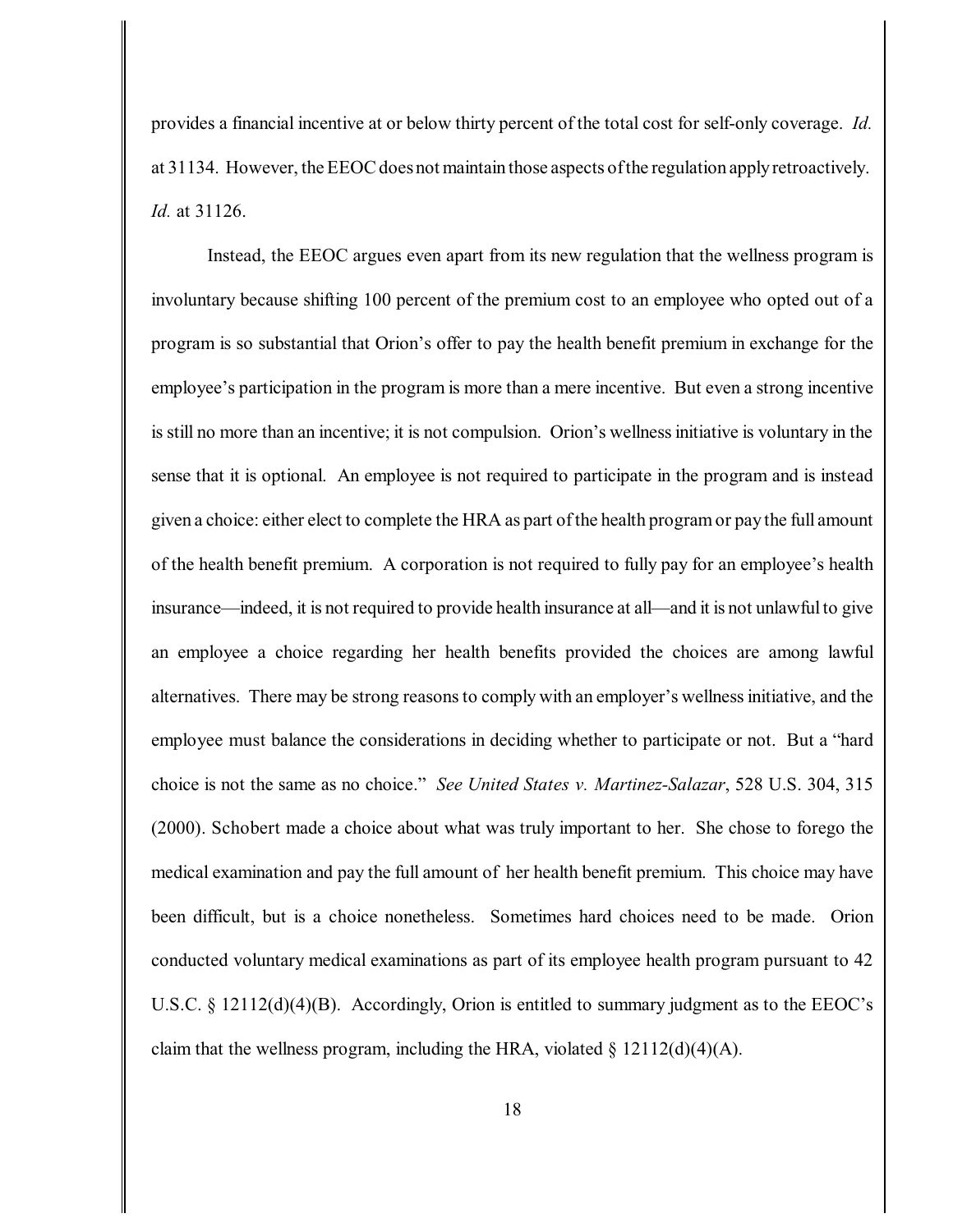# **II. RETALIATION AND INTERFERENCE CLAIMS**

Orion also argues that the EEOC's retaliation and interference claims fail as a matter of law given the conclusion that the wellness initiative was lawful. Specifically, Orion argues the EEOC's claimsfail because Schobert was not engaged in any protected activity by complaining about aspects ofthe programthat were lawful. A retaliation claimunder the ADA, just as under Title VII, requires (1) a protected activity, (2) an adverse employment action, and (3) a causal connection between the protected activity and adverse employment action. *Turner v. The Saloon, Ltd.*, 595 F.3d 679, 690 (7th Cir. 2010) (quoting *Burks v. Wis. Dep't of Trans.*, 464 F.3d 744, 758 (7th Cir. 2006)).

Orion cites casesstanding for the proposition that an employee who complains about a type of discrimination that is not prohibited by the law at issue (Title VII or ADA) is not engaged in a protected activity for purposes of a retaliation claim under the same law. *See, e.g.*, *Hamner v. St. Vincent Hosp. & Health Care Ctr., Inc.*, 224 F.3d 701, 706–07 (7th Cir. 2000). This is no doubt a sound principle because the ADA's retaliation provision does not protect an employee's right to complain generally, but to complain about or oppose practices that are unlawful under the ADA. 42 U.S.C. § 12203(a). On the other hand, it is well established that an employee may engage in protected activity even if the challenged practice is not actually illegal, so long as the employee has a sincere and reasonable belief that she is opposing an unlawful practice. *Hamner*, 224 F.3d at 707 (citing *Holland v. Jefferson Nat. Life Ins. Co.*, 883 F.2d 1307, 1314 (7th Cir. 1989)). For example, an employee may complain about sexual harassment (a type of prohibited discrimination under Title VII) where the underlying conduct was not actually severe enough to be actionable. If the employee sincerely and reasonably believed the conduct was severe enough to be actionable, the employee was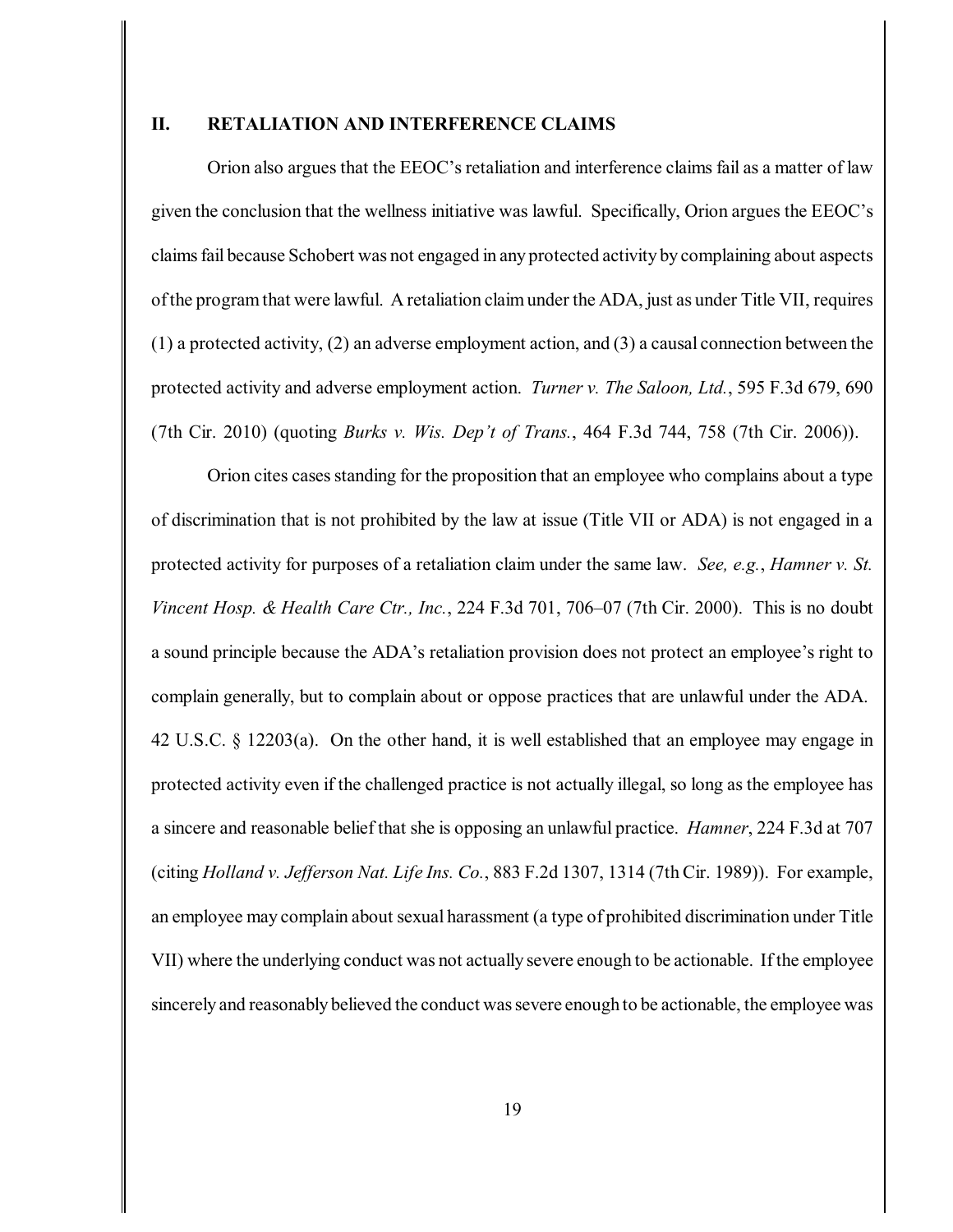engaged in a protected activity. *Magyar v. St. Joseph Reg'l Med. Ctr.*, 544 F.3d 766, 771 (7th Cir. 2008).

Here, it is undisputed that Schobert expressed concern about the confidentiality of her medical information under the new wellness initiative. As that is a legitimate concern under the ADA, i.e., something the ADA actually does govern, her expression may have been protected. Moreover, Schobert decided to opt out of the HRA. Orion does not argue it could have required Schobert to participate in the HRA on pain of termination of employment, only that the HRA was not involuntary because employees could pay the full premiumor elect not to obtain insurance under Orion's plan. In other words, Schobert's opting out of the HRA appears to be a protected activity. Given the conflicting evidence regarding who actually decided to terminate Schobert and why, and the timing of her termination, a fact question remains as to whether there was any causal link between Schobert's protected activity and her termination. *Culver v. Gorman & Co.*, 416 F.3d 540, 546 (7th Cir. 2005) ("When an adverse employment action follows on the close heels of protected expression and the plaintiff can show the person who decided to impose the adverse action knew of the protected conduct, the causation element of the prima facie case is typically satisfied.").

Schobert also claims she was flat out told not to share her opinion about the new wellness program with her coworkers. A jury could reasonably conclude Orion thereby interfered with Schobert's exercise or enjoyment of her rights or interfered with her aiding or encouraging of others in the exercise or enjoyment of rights granted under the ADA, in violation of  $\S$  12203(b). It may turn out that Orion only instructed Schobert not to spread inaccurate information or confidential information to her coworkers, either of which would not be improper on Orion's part, but these are not proper issues for summary judgment and instead will be issues to be decided by a jury.